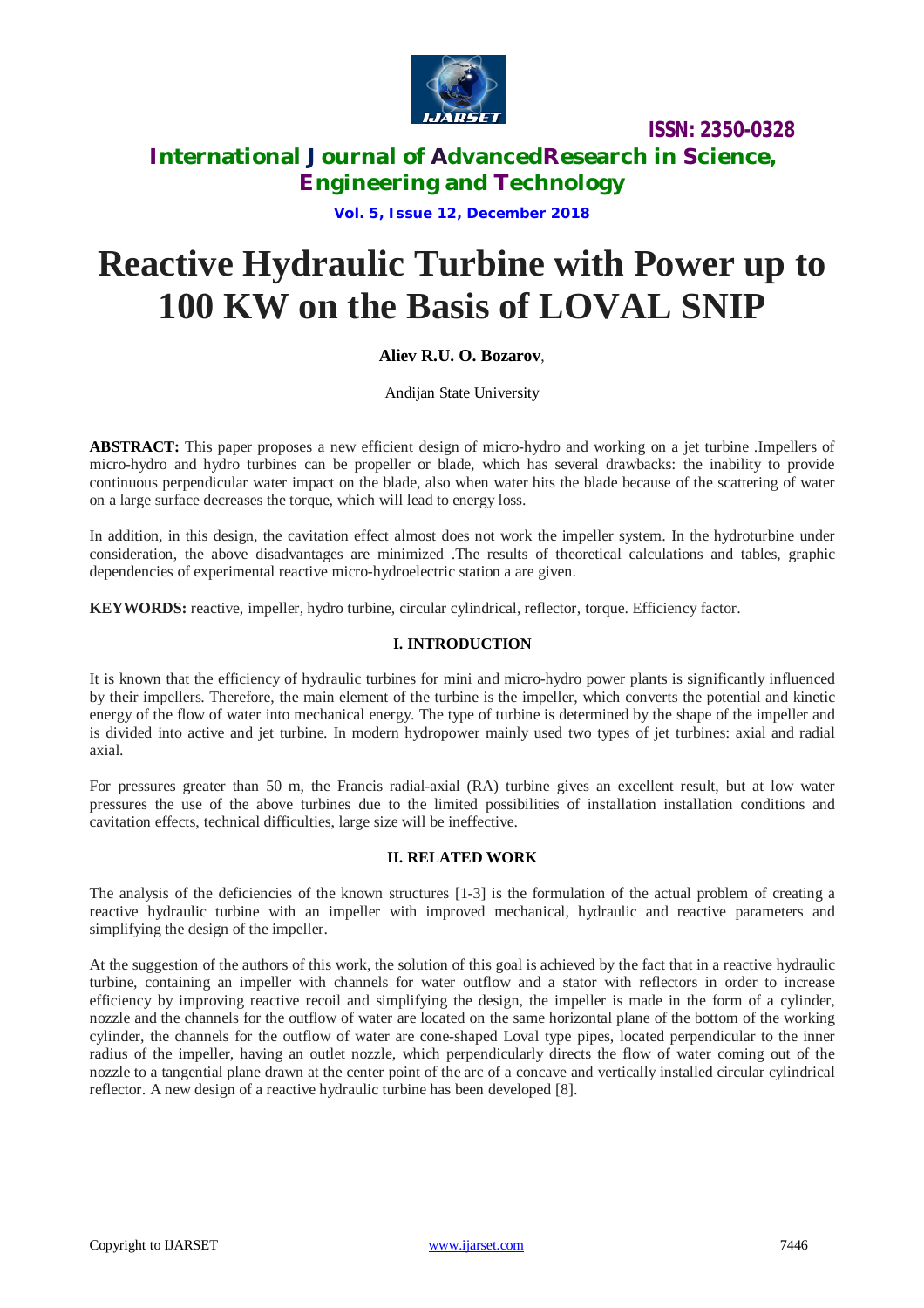

# **International Journal of AdvancedResearch in Science, Engineering and Technology**

**Vol. 5, Issue 12, December 2018**



*1-picture:*Vertical section of the turbine.

### **III.OBJECT AND METHODS OF RESEARCH**

The design is illustrated by drawings, where in fig. 1 shows a cross section along a vertical plane of a hydro turbine; Fig. 2 shows the dependence of the efficiency of the turbine on the water pressure; in fig. 3 shows the dependence of water consumption on the pressure of a specific example of performance of a reactive hydraulic turbine for a "microhydroelectric station".

Reactive hydraulic turbine (Pic. 1) contains an impeller in the form of a cylinder 12 mounted on shaft 4 with a trapezoidal base 6 and installed in the central part on the lower base with effectively reducing mechanical friction during rotation by the tip shape - thrust bearing 8. The foot of 8, having a common with a stator, a cross-shaped base mounted on a housing 13 that expands as it moves away from it. The impeller in the form of a cylinder, branch ducts in the form of a pipe 9 with a nozzle-shaped tip 11, a stationary stator 10 with an effectively chosen height and internal metal reflectors 7, which serve as barriers to the impact of water flow coming out of the tubular snot 11, thereby increasing the reactive force .To improve the outflow of water from the impeller through the channels 9, radial vanes 6 are installed on the bottom of the cylinder. The channel for outflow of water is a cone-shaped tube 9 and the tip of the tube is made in the form of a concave nozzle 5, directing the output flow is perpendicular to the plane of the reflectors 7. Moreover, the number of tubes nozzle may be 4 or more. The stator 7 with internal reflectors 10 is installed on the base 13 expanding as it is distanced from it in the form of a truncated cone along a vertical section, which facilitates fast flowing down of free falling water after an emphasis on the reflectors 10 of the stator 7.

Provided condition of minimum hydraulic resistance. In this design, mainly three places there is a local resistance with a smooth transition, when the water enters the hydro turbine, a smooth rotation of  $90^0$  vertically downwards occurs, the resistance  $\xi_2$  can be obtained from the directory  $\xi_2 = 1.25$  [4], here due to the small distance of water flow by hydraulic resistances can be neglected.

When water enters the rotating cylinder, a sudden expansion occurs, which is calculated using the Borda-Carno formula [6]. In addition, the water in the cylinder forks at the nozzles, and also before exiting the nozzle, there is a smooth compression in a place with a turn of 90<sup>0</sup>, where it can be calculated using the formula proposed by I.D. Semikin [6]:

 $\xi_2 = \xi_{90^0} (1 - \cos \varphi)$  (1) When the angle of rotation φ decreases, the volume of the separation zone decreases and along with it the energy loss decreases.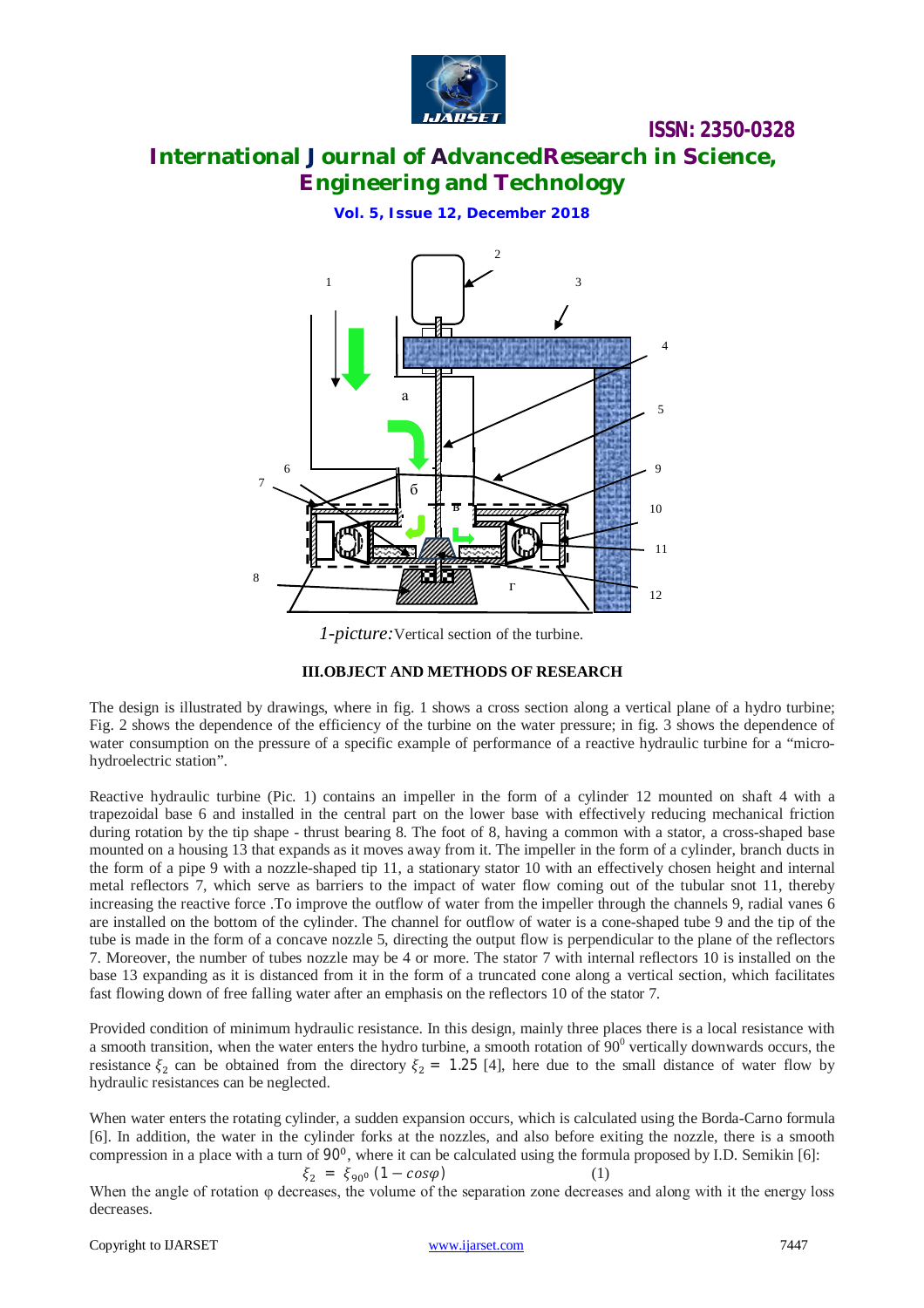

# **ISSN: 2350-0328 International Journal of AdvancedResearch in Science, Engineering and Technology**

### **Vol. 5, Issue 12, December 2018**

Before the water leaves the nozzle, a smooth compression occurs along with a smooth rotation in the form of a coneshaped confuser, which minimizes local resistance. In this case, the vortex formation of water will be minimal. Loss of energy and pressure can be neglected. The walls of the nozzle are designed so that the hit water is reflected in the direction perpendicular to the radius of the rotating cylinder of the impeller. Bearing in mind the above, we can use for the local resistance when the water leaves the nozzle, the smooth rotation formula for 90<sup>0</sup>.

The carried out theoretical calculations for the construction under consideration gave the following results: the expressions for the speed of outgoing water from the nozzle and the torque of the impeller shaft are as follows:

$$
V_c = \sqrt{V_2^2 \left[1 + \frac{2S_2}{\alpha N S_3} \left(1 - \frac{S_2}{N S_3}\right) - \frac{1}{\alpha} \left(\frac{S_2}{N S_3}\right)^2 \left(1 - \frac{S_2}{N S_3}\right)^2\right] + \frac{2gH_2}{\alpha} \left\{\frac{S_3}{S_6} - \sqrt{\left(\frac{S_3}{S_6} - 1\right)^2 - \xi_{90^0}}\right\}; (2)
$$
  
where,  $V_2 = \sqrt{\frac{2g\varphi^2 (H_1 - H_2) + \alpha V_1^2}{\xi_2 + \alpha}}$ ;  $V_1 = \varphi \sqrt{2g(H_0 - H_1)}$ ; (3)

The moment equation [6] for the construction in question has the following form:

$$
\sum \left(\vec{R}_2 \times \vec{F}_e\right) = \frac{d\vec{H}_{tb}}{dt} + \int \vec{R}_2 \times \left(2\vec{\Omega} \times \vec{\mathcal{V}}\right) \delta m - \frac{d\vec{H}_t}{dt} + \frac{dH_e}{dt};\tag{4}
$$

Using the continuity equation, as well as the initial and boundary conditions for the construction under consideration for the torque of hydro turbines

$$
\Omega_z = \frac{v_2}{(R_{p_K} + h_n)} \cos\beta; \quad v_x = v_a \cos\beta; \quad v_y = 0; \quad \beta = \arccos\frac{R_{p_K}}{R_{st}}
$$
\n
$$
dm_w = N\rho\pi (R_{p_K} + h_{sp})^2 v_c dt;
$$
\n
$$
M_z = -R_2 \frac{dm_c}{dt} (v_n - \Omega_z (R_{p_K} + h_{sp})); \quad R_2 = R_{p_K} + h_{sp};
$$
\nof equation (4) for the torque, the following expression:

We obtain the solution of equation (4) for the torque, the following expression:

$$
M_z = -N\rho\pi R_2^3 v_n (v_n - \Omega_z R_2) = -N\rho\pi R_2^3 v_n^2 (1 - \cos\beta); \tag{5}
$$
  
where, *N*-nozzle number, 
$$
R_2 = R_{p_K} + h_n;
$$

#### **IV. RESULTS OF THE RESEARCH**

The results of computer calculations based on the obtained formulas showed that with a constant size of the structure, with small water pressures, the PDP reaches 78%, with a further increase in pressure, the efficiency increases to 90%. The dependencies of torque, power, water flow and other parameters are shown in the following table [1].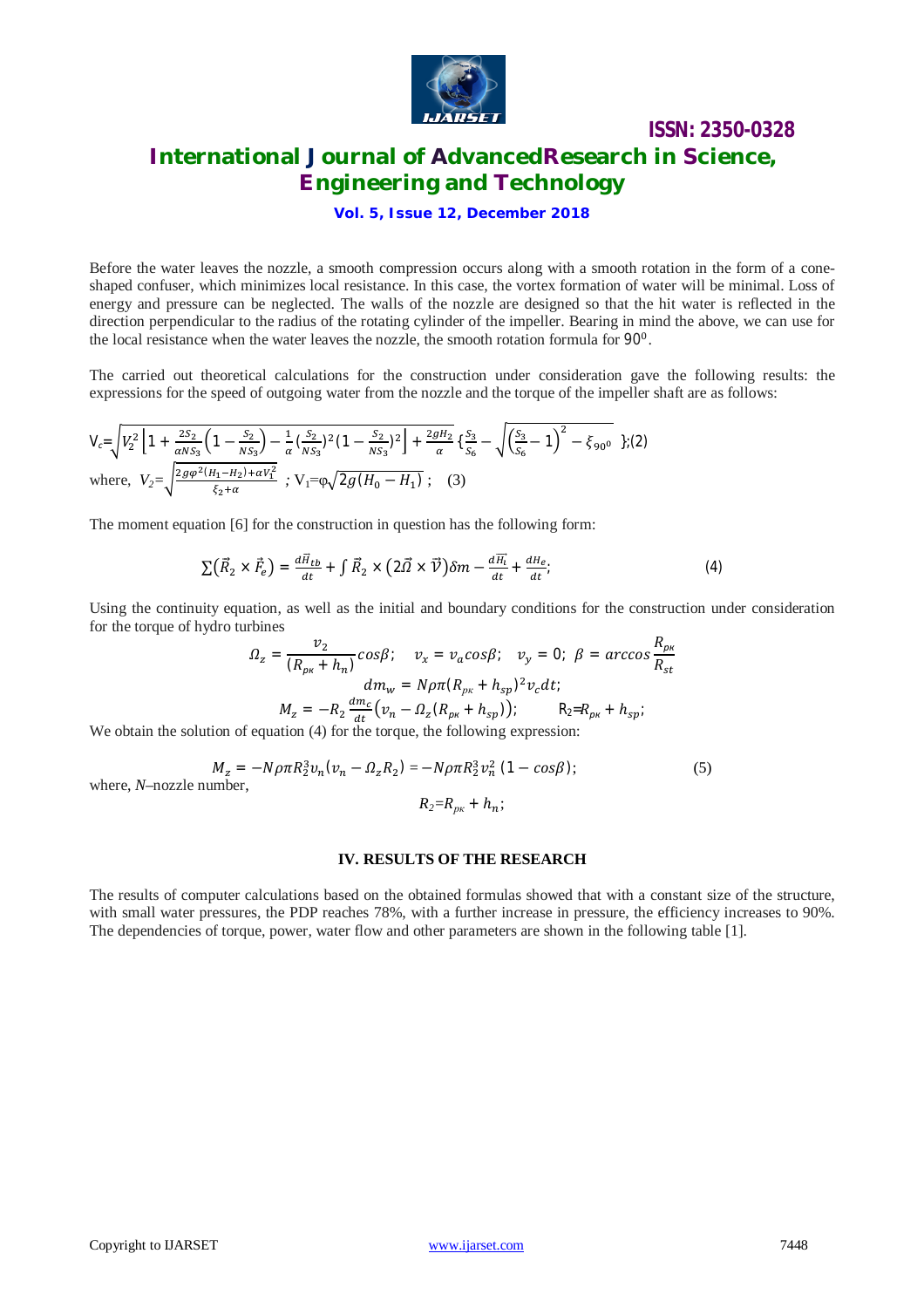

# **International Journal of AdvancedResearch in Science, Engineering and Technology**

**Vol. 5, Issue 12, December 2018**



1-table. The dependence of the parameters of reactive micro-HES

| H(m)           | N  | $R_n(m)$ | $V_n$ (m/s) | $Q$ $(dm^3/s)$ | P(Wt)    | $\eta$ (%) | $M(N \cdot m)$ |
|----------------|----|----------|-------------|----------------|----------|------------|----------------|
| 2              | 12 | 0.045    | 5,548522    | 423,3633       | 6516,852 | 78,4559    | 3360,383       |
| 3              | 12 | 0.045    | 6,952242    | 530,47         | 12819,78 | 82,11633   | 6345,746       |
| $\overline{4}$ | 12 | 0.045    | 8,116726    | 619,3225       | 20400.87 | 83,94654   | 9750,638       |
|                | 12 | 0.045    | 9,133938    | 696,9377       | 29072,35 | 85,04467   | 13485,75       |
| 6              | 12 | 0,045    | 10,0487     | 766,736        | 38711,12 | 85,77676   | 17496,65       |
|                | 12 | 0,045    | 10,88687    | 830,6901       | 49228,34 | 86,29967   | 21746,17       |
| 8              | 12 | 0.045    | 11.66497    | 890,0606       | 60555,96 | 86,69186   | 26207,11       |
| 9              | 12 | 0.045    | 12,39432    | 945,7113       | 72639,67 | 86,9969    | 30858,55       |
| 10             | 12 | 0.045    | 13,08307    | 998,2643       | 85434,8  | 87,24093   | 35683,85       |
| 11             | 12 | 0.045    | 13,73733    | 1048,186       | 98903,81 | 87,44059   | 40669,43       |

### **V.CONCLUSION**

The tables show that, unlike the analogue of [4], when implementing the indicated features, the proposed design of a reactive hydraulic turbine:

- has the following advantages [8]: Inside the cylindrical impeller, the water trajectory will be a complex curve, due to the rotation of the impeller centrifugal and Coriolis forces appear, which give their positive results for the rotational force of hydroturbines

- With rotational dynamic equilibrium of the impeller, water flow is stable, which ensures the stability of the generated current.

- the channel for the outflow of water from the impeller cylinder is a concave cone-shaped section of a pipe with a tip in the form of a Laval nozzle, which ensures the mutual perpendicularity of the radius of curvature of the impeller and the channel for outflow of water, as well as the mutual perpendicularity of the direction of the outgoing water flow and the tangent plane, conducted to the point of the center of the arc of a concave and vertically installed circular cylindrical reflector, which gives maximum efficiency of using the torque p active force;

- autonomy of the installation;

- long service life;

- no need for land areas;

- rotation is caused mainly by the reactive force of the impeller emerging from the nozzle;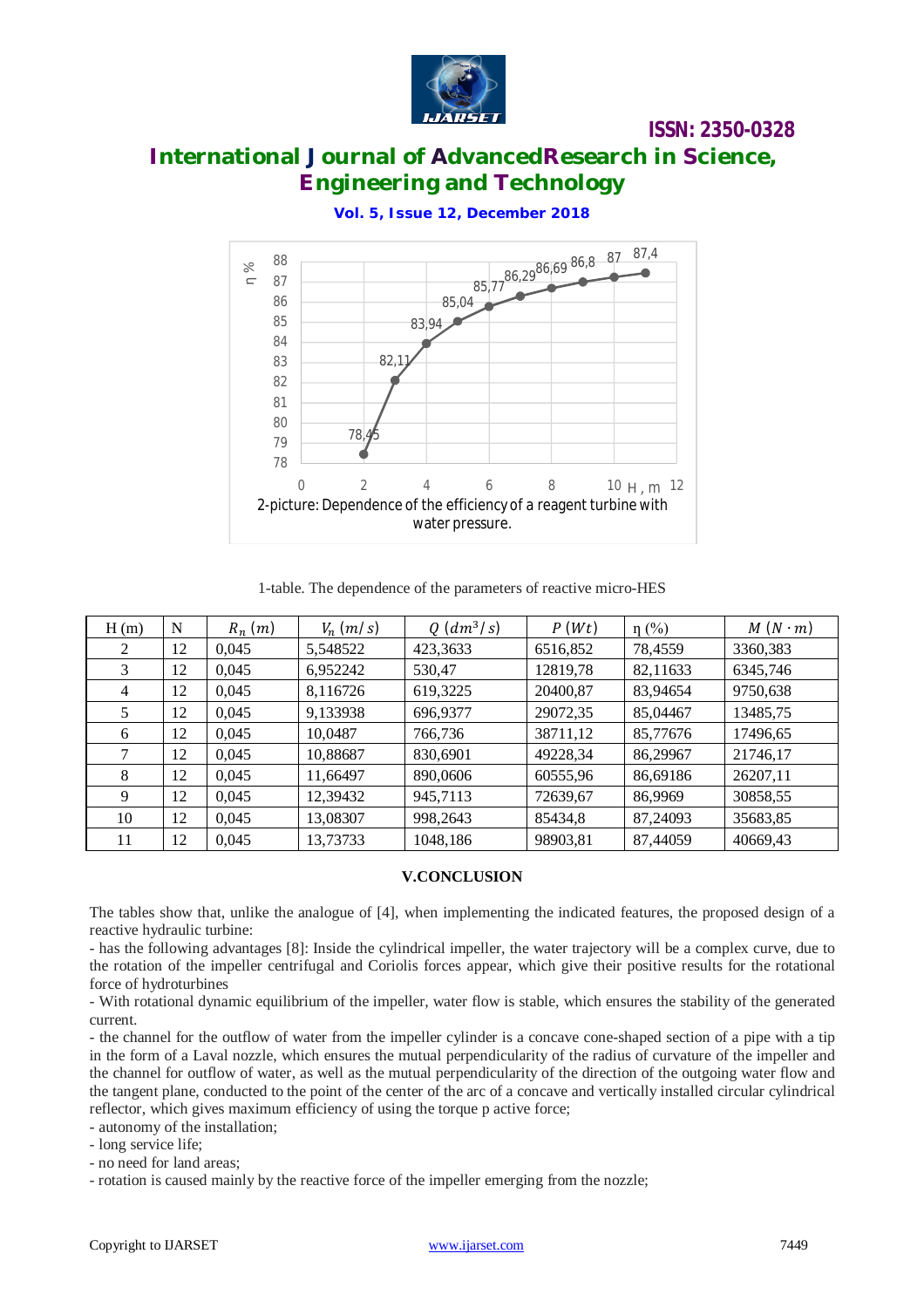

# **International Journal of AdvancedResearch in Science, Engineering and Technology**

### **Vol. 5, Issue 12, December 2018**

- from a hydrotechnical point of view, there is no concept of regulating the flow of a reservoir (in the sense used for dam and derivational hydroelectric power plants) due to a change in pressure depending on the instantaneous power of the consumer;

- the principle of partial overlapping of the channel performs in a wide range of regulatory functions without additional design and construction costs due to the flow around the unit can be considered as a lot nozzle.

A specific example of performance of a reactive hydraulic turbine has the following dimensions:

- impeller diameter 600 mm,
- impeller height 100 mm,
- number of drainage channels 12 pcs,
- outer diameter of the stator 700 mm,
- number of reflectors on the inner wall of the stator 36,
- diameter vertically mounted shaft 40 mm,
- shaft height 1300 mm.

The water flow through a pipe with a diameter of 274 mm is fed to a hydro turbine, the shaft of which is equipped with a pulley. The rotation of the shaft at a speed of  $180 \div 200$  rpm through the pulley and the connecting belt is transmitted with an acceleration factor of  $\approx$  5.2 to the shaft of the electric generator. The created "micro-hydroelectric power station" with a reactive hydraulic turbine had the following technical characteristics:



- water pressure  $\approx$  230 mm.

- power 4 kW, voltage  $220 \div 230$  V, -current frequency 50 Hz, -dimensions  $700 \times 700 \times 1300$  mm.

- all ≈120 kg.

Thus, the proposed design of a reactive hydraulic turbine is efficient, simple in its implementation and can be used as the basis for the creation of new highly efficient vertical hydraulic turbines for micro and mini hydroelectric power stations, as well as for modernization of existing ones.

#### **REFERENCES**

[1]. R.Aliyev, O. Bozarov, A.Turakulov. Development and testing of reactive hydraulic turbines. // Scientific Herald: Mechanical Engineering. 2016. 1. Pp. 187-192

[2]. RU 2340795. IPC C1, F 04 D29 / 22; F 03 B3 / 12, publ. 10.12.2008. Centrifugal jet impeller.

[3]. RU 2345243. IPC C1, F 03 B3 / 12, publ. 01/27/2009 Tubular vane impeller.

[4]. RU 2019729. IPC C1, F 03 B3 / 02, publ. 09/15/1994. Reactive hydraulic turbine.

[5]. P.G. Kiselev. Handbook of hydraulic calculations, Moscow, GOSENERGOIZDAT, 1970, p. 94-122.

[6]. S.I. Averin, A.N. Minaev, V.S. Shvydky, "Mechanics of Fluid and Gas", Moscow, 10/28/1986. Pp. 166-178,

[7]. Robert L. Halfman, "Dynamics", Ed. "Science", 1972, Moscow, 166-170s.